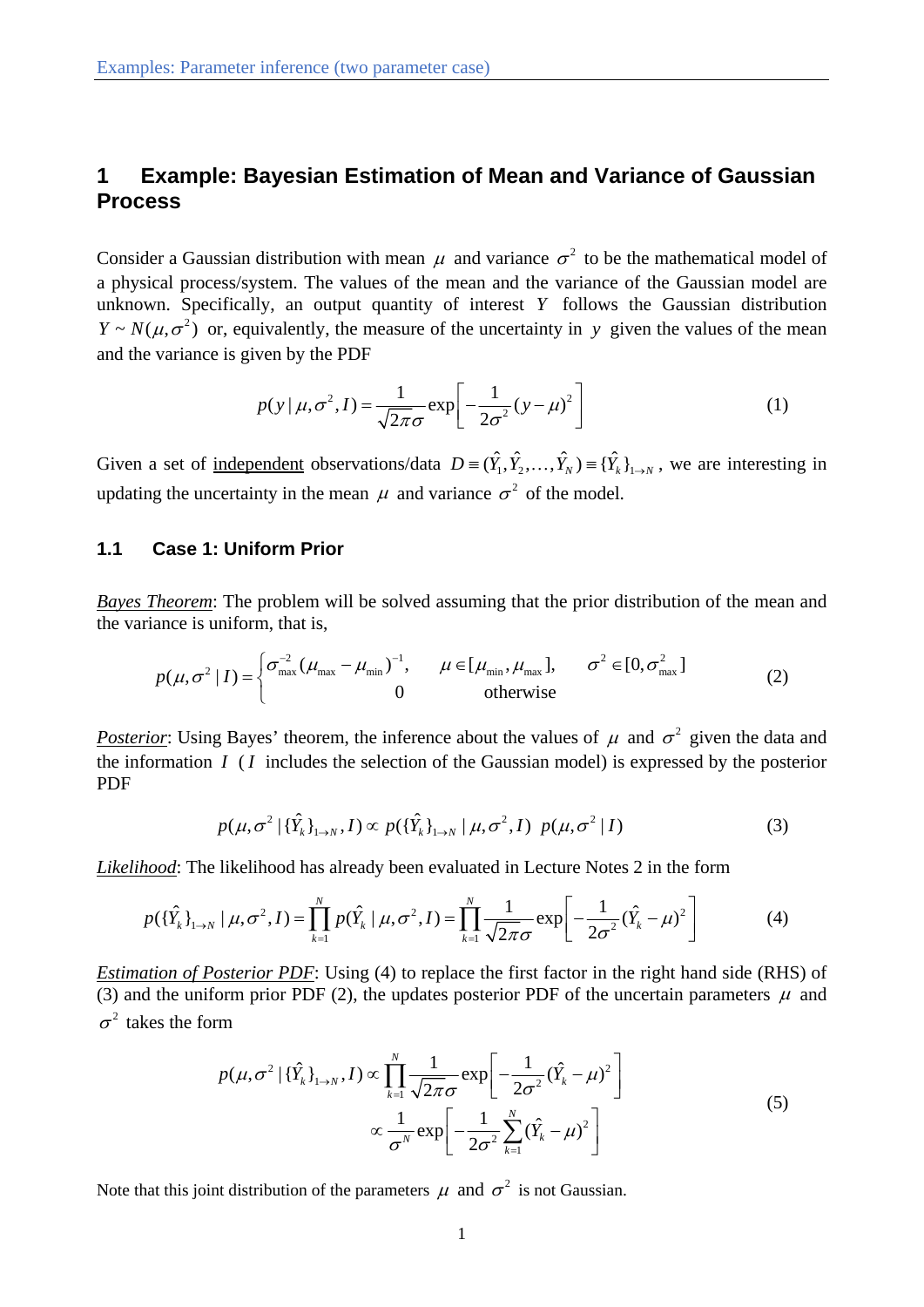*Most Probable Values (MPV) or Best Estimates:* The function  $L(\mu, \sigma)$ , defined in theory as the minus the logarithm of the posterior PDF, is given by

$$
L(\mu, \sigma^2) = -\log p(\mu, \sigma^2 | {\{\hat{Y}_k\}}_{1 \to N}, I) = \frac{N}{2} \log \sigma^2 + \frac{1}{2\sigma^2} \sum_{k=1}^{N} ({\hat{Y}_k} - \mu)^2 + \text{constant}
$$
 (6)

The MPVs of  $\hat{\mu}$  and  $\hat{\sigma}$  maximize the posterior PDF or, equivalently, minimize  $L(\mu, \sigma)$ . They satisfy the conditions

$$
\frac{\partial L}{\partial \mu} = \frac{1}{\sigma^2} \sum_{k=1}^{N} (\mu - \hat{Y}_k) \Big|_{\substack{\mu = \hat{\mu} \\ \sigma = \hat{\sigma}}} = \frac{1}{\hat{\sigma}^2} \Bigg[ N \hat{\mu} - \sum_{k=1}^{N} (\hat{Y}_k) \Bigg] = 0
$$

$$
\frac{\partial L}{\partial \sigma^2} \Big|_{\substack{\mu = \hat{\mu} \\ \sigma = \hat{\sigma}}} = \Bigg[ \frac{N}{2\sigma^2} - \frac{1}{2\sigma^4} \sum_{k=1}^{N} (\hat{Y}_k - \mu)^2 \Bigg]_{\substack{\mu = \hat{\mu} \\ \sigma = \hat{\sigma}}} = \frac{1}{2\hat{\sigma}^2} \Bigg[ N - \frac{1}{\hat{\sigma}^2} \sum_{k=1}^{N} (\hat{Y}_k - \hat{\mu})^2 \Bigg] = 0
$$

The solution for the MPVs  $\hat{\mu}$  and  $\hat{\sigma}$  is readily obtained as

$$
\hat{\mu} = \frac{1}{N} \sum_{k=1}^{N} \hat{Y}_k
$$
\n(7)

and

$$
\hat{\sigma}^2 = \frac{1}{N} \sum_{k=1}^{N} (\hat{Y}_k - \hat{\mu})^2
$$
 (8)

which is the mean arithmetic average and the arithmetic variance of the measurements  $(\hat{Y}_1, \hat{Y}_2, \ldots, \hat{Y}_N)$ .

*Uncertainty in Model Parameters*: The uncertainty in the values of the model parameters  $\mu$  and  $\sigma^2$  is characterized by the Hessian of the function  $L(\mu, \sigma)$  evaluated at the MPVs  $\hat{\mu}$  and  $\hat{\sigma}$ . The components of the Hessian are given by

$$
\left. \frac{d^2 L}{d \mu^2} \right|_{\substack{\mu = \hat{\mu} \\ \sigma = \hat{\sigma}}} = \sum_{k=1}^N \frac{1}{\hat{\sigma}^2} = \frac{N}{\hat{\sigma}^2}
$$

$$
\frac{\partial^2 L}{\partial \sigma^2 \partial \mu}\bigg|_{\substack{\mu=\hat{\mu}\\ \sigma=\hat{\sigma}}} = -\frac{1}{\sigma^4} \sum_{k=1}^N (\mu - \hat{Y}_k)\bigg|_{\substack{\mu=\hat{\mu}\\ \sigma=\hat{\sigma}}} = -\frac{1}{\hat{\sigma}^4} \bigg[ N \hat{\mu} - \sum_{k=1}^N (\hat{Y}_k) \bigg] = 0
$$

$$
\frac{\partial^2 L}{\partial \sigma^2}\Big|_{\substack{\mu=\hat{\mu} \\ \sigma=\hat{\sigma}}} = -\frac{N}{2\hat{\sigma}^4} + \frac{2\hat{\sigma}^2}{2\hat{\sigma}^8} \sum_{k=1}^N (\hat{Y}_k - \hat{\mu})^2 = -\frac{N}{2\hat{\sigma}^4} + \frac{\hat{\sigma}^2}{\hat{\sigma}^8} N\hat{\sigma}^2 = -\frac{N}{2\hat{\sigma}^4} + \frac{N}{\hat{\sigma}^4} = \frac{N}{2\hat{\sigma}^4}
$$

so that the Hessian is given by

$$
H = \frac{N}{\hat{\sigma}^2} \begin{bmatrix} 1 & 0 \\ 0 & 1/(2\hat{\sigma}^2) \end{bmatrix}
$$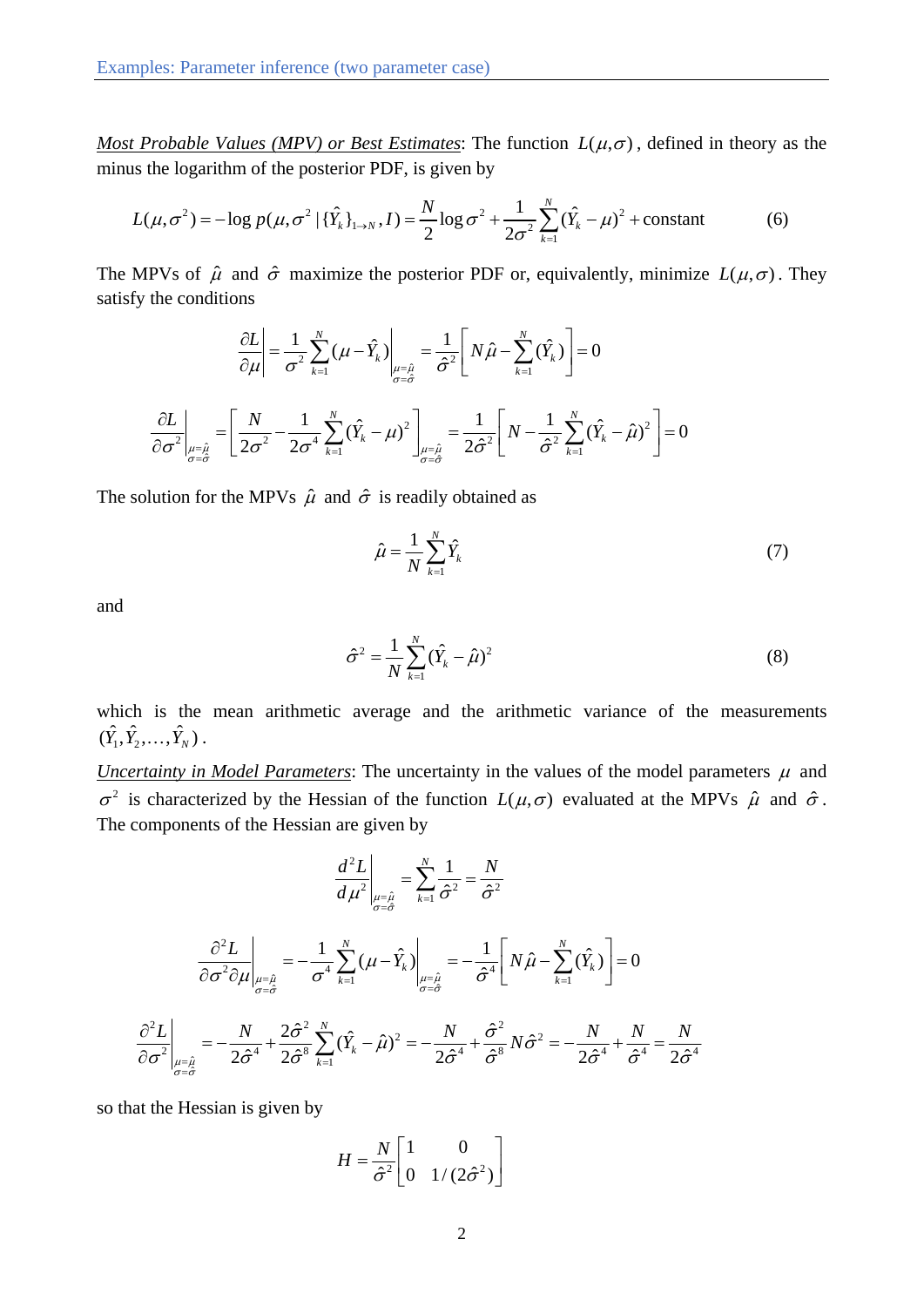and the inverse of the Hessian matrix is given by

$$
H^{-1} = \frac{\hat{\sigma}^2}{N} \begin{bmatrix} 1 & 0 \\ 0 & 2\hat{\sigma}^2 \end{bmatrix}
$$

*Marginal Distribution of the Mean*: Following the theoretical developments, the posterior marginal distribution for the mean takes the form

$$
f(\mu | {\{\hat{Y}_{k}\}}_{1\to N}, I) = \int_{0}^{\infty} f(\mu, \sigma^{2} | {\{\hat{Y}_{k}\}}_{1\to N}, I) d\sigma^{2}
$$

$$
\propto \int_{0}^{\infty} \frac{1}{\sigma^{N}} \exp \left[ -\frac{1}{2\sigma^{2}} \sum_{k=1}^{N} (\hat{Y}_{k} - \mu)^{2} \right] d\sigma^{2}
$$

$$
= \Gamma \left( \frac{N-1}{2} \right) \left[ \frac{1}{2} \sum_{k=1}^{N} (\hat{Y}_{k} - \mu)^{2} \right]^{-\frac{N}{2}+1}
$$

where the last expression is obtained by making use of the integral (17) (see Appendix II). Eventually, one obtains that

$$
f(\mu | {\{\hat{Y}_k\}}_{1\to N}, \sigma^2, I) \propto \left[ \sum_{k=1}^N (\hat{Y}_k - \mu)^2 \right]^{-\frac{N}{2}+1}
$$

which is not a Gaussian distribution. It can be demonstrated that the distribution asymptotically, for large number of data *N* , approaches a Gaussian distribution.

*Marginal Distribution of the Variance*: Similarly, the posterior marginal distribution of the variance  $\sigma^2$  is obtained as

$$
f(\sigma^2 | {\{\hat{Y}_k\}}_{1 \to N}, I) = \int_0^{\infty} f(\mu, \sigma^2 | {\{\hat{Y}_k\}}_{1 \to N}, I) d\mu
$$

$$
\propto \int_0^{\infty} \frac{1}{\sigma^N} \exp \left[ -\frac{1}{2\sigma^2} \sum_{k=1}^N {(\hat{Y}_k - \mu)^2} \right] d\mu
$$

## **1.2 Case 2: Gaussian Prior for Mean and Inverse Gamma Prior for Variance**

*Gaussian Prior for mean*: The problem will next be solved assuming that the prior distribution of the mean is Gaussian with mean *m* and variance  $\tau^2$ , that is,

$$
f(\mu \mid \sigma^2, I) = \frac{1}{\sqrt{2\pi}\tau} \exp\left[-\frac{1}{2\tau^2}(\mu - m)^2\right]
$$
(9)

The parameters *m* and  $\tau^2$  are called often *hyperparameters*. In our case we assume them to be known. *Inverse Gamma for Variance*: The inverse Gamma distribution for the variance is given by (16) in Appendix II.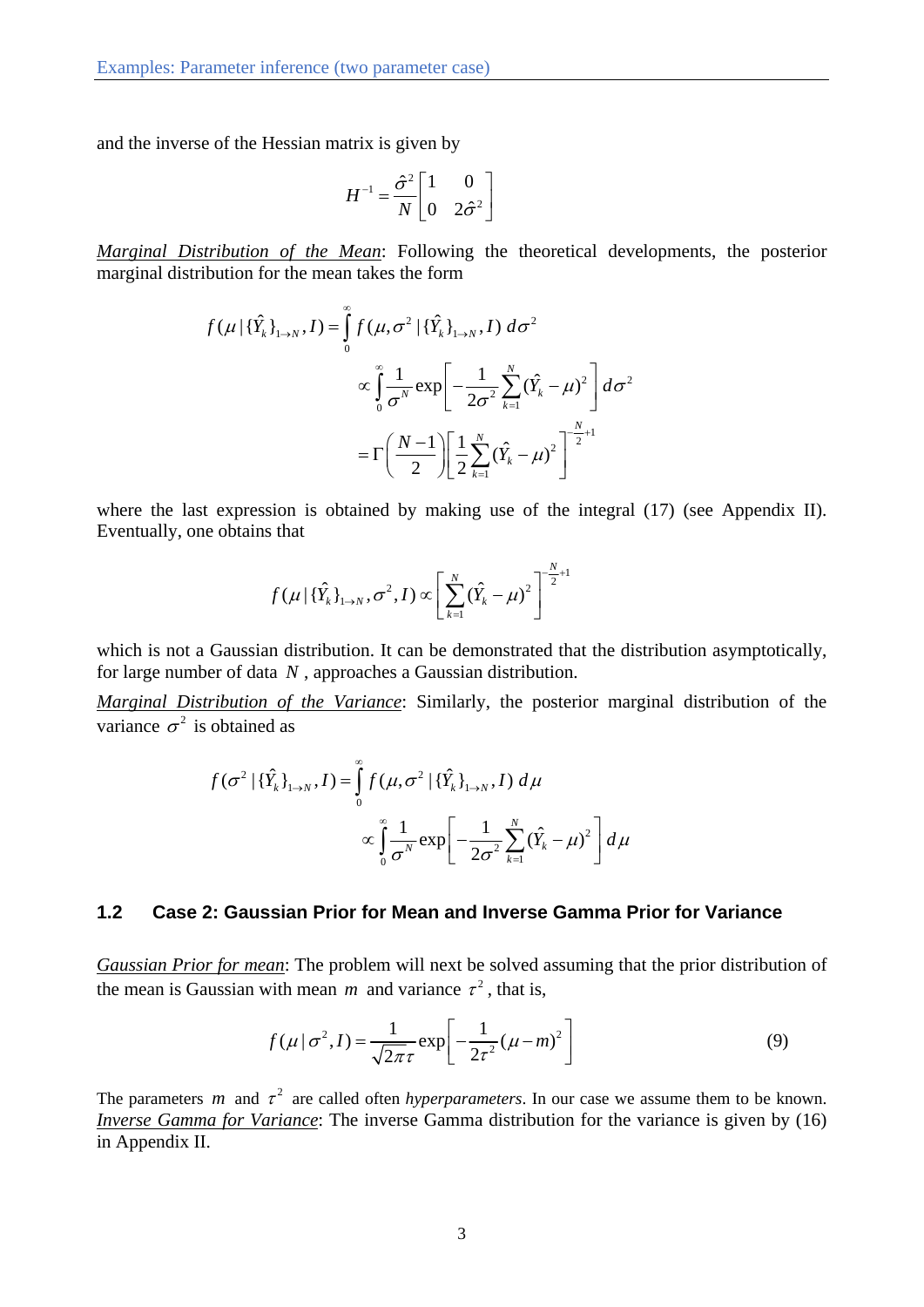## **Example: Regression**

Consider a mathematical model of a physical process/system represented by the linear equations

$$
(10)(11) \t\t Y = \sum_{k=1}^{n} a_k X_k + E \t\t (12)
$$

where *E* is a Gaussian distribution, i.e.  $E \sim N(0, \sigma^2)$ . Given a particular observation  $D = (\hat{Y}_1, \hat{Y}_2, \dots, \hat{Y}_N) = {\hat{Y}_k}_{1 \to N}$  covering all time instances, we are interesting in updating the uncertainty in the parameter set  $a = [a_1, \ldots, a_n]$ .

## **Example: Regression**

Consider a mathematical model of a physical process/system represented by the linear system of equations

$$
Y = AX + E \tag{13}
$$

where  $A \in \mathbb{R}^{N \times n}$  is a given matrix,  $X \in \mathbb{R}^n$  the uncertain parameters of the model,  $Y \in \mathbb{R}^N$  the measured data set, considered independent, and *E* is a multi-variable zero-mean Gaussian distribution with covariance matrix  $\Sigma$ , i.e.  $E \sim N(0, \Sigma)$ . Given a particular observation  $D = \{ \hat{Y} \}$ , we are interesting in updating the uncertainty in the parameter set  $\bar{X}$ . Let also  $\bar{Z} = \bar{B}X + H$  be response quantities of interest,  $Z \in \mathbb{R}^M$ ,  $B \in \mathbb{R}^{M \times n}$  and  $H \in \mathbb{R}^M$ , where  $H \sim N(0, \Sigma_0)$ . Estimate the uncertainty in *Z* . (14)*equation reference goes here*

#### **Exercise: N-DOF System Represented by Autoregressive Model**

Consider a mathematical model of a physical process/system represented by the linear equations

$$
Y_k = \sum_{\rho=1}^{m} a_{\rho} Y_{k-\rho} + E_k
$$
 (15)

where  $E_k$  are independent identically distributed (i.i.d) zero-mean Gaussian variables, i.e.  $E_k \sim N(0, \sigma^2)$ . Given a particular observation set  $D = (\hat{Y}_1, \hat{Y}_2, \dots, \hat{Y}_N) = {\{\hat{Y}_k\}}_{1 \to N}$  covering all time instances, we are interesting in updating the uncertainty in the parameter set  $a = [a_1, \ldots, a_m]$ .

#### **Exercise: Single DOF Mechanical Oscilator**

Consider the mathematical model of an oscillator, with equation of motion given by

$$
\ddot{y} + 2\zeta \omega_0 \dot{y} + \omega_0^2 y = \frac{1}{m} F(t)
$$

Let  $F(t) = 0$  and the initial conditions are  $y(0) = y_0$  and  $\dot{y}(0) = v_0$ . Given a set of independent observations/data  $D = (\hat{Y}_1, \hat{Y}_2, ..., \hat{Y}_N) = {\hat{Y}_k}_{1 \to N}$ , we are interesting in estimating the uncertainty (best estimate and co-variance) in the modal frequency  $\omega_0$  and damping ratio  $\zeta$  of the model. Assume that the mass of the oscillator and the initial conditions are given.